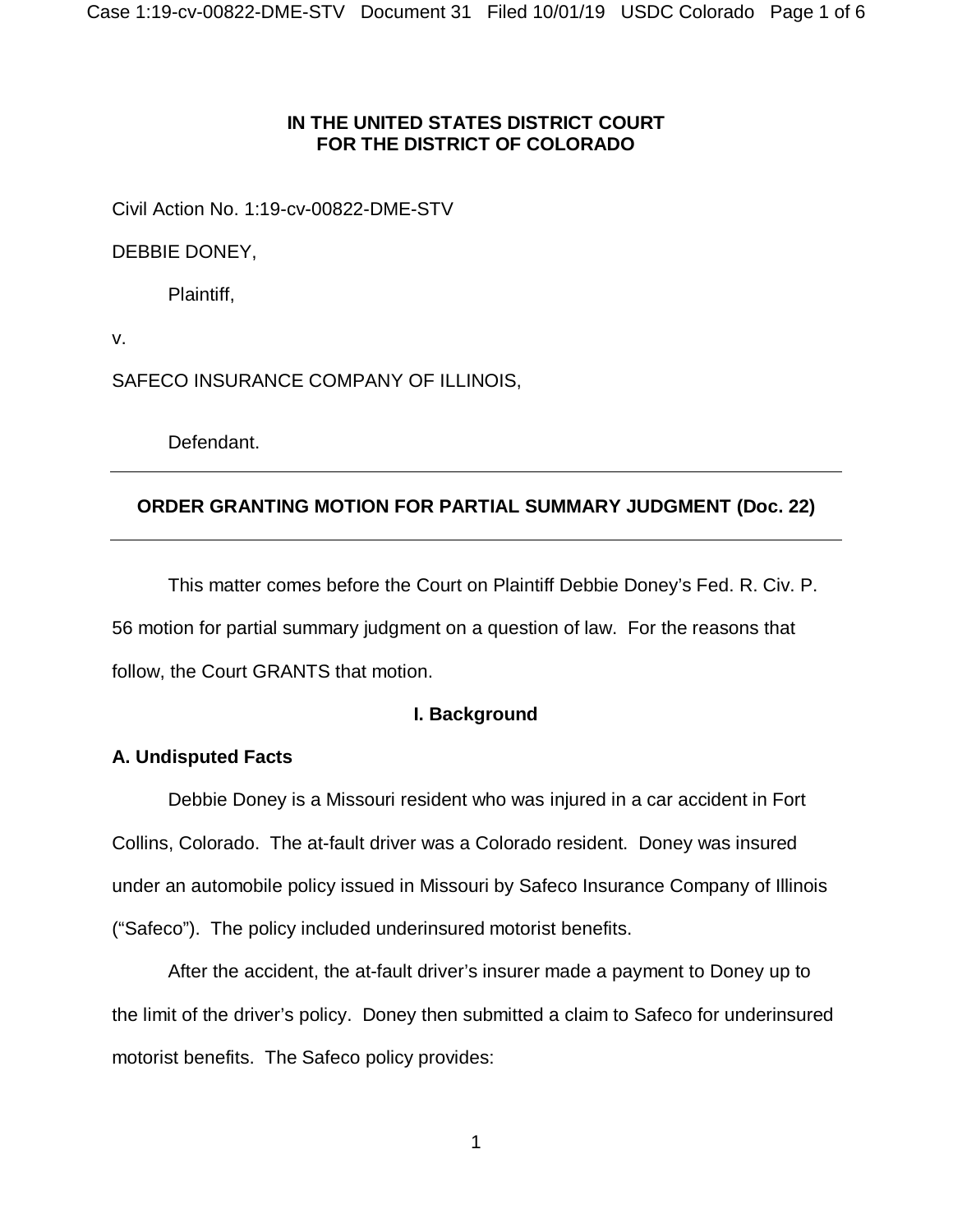We will pay compensatory damages which an insured is legally entitled to recover from the owner or operator of an underinsured motor vehicle because of bodily injury.

\* \* \*

We will pay under this coverage only if 1. or 2. below applies:

1. The limits of liability under any applicable bodily injury liability bonds or policies have been exhausted by payment of judgments or settlements;

\* \* \*

"Underinsured motor vehicle" means a . . . motor vehicle . . . to which a bodily injury liability bond or policy applies at the time of the accident but the amount paid for bodily injury is not enough to pay the full amount the insured is legally entitled to recover as damages.

The policy does not define the phrase "legally entitled to recover." Neither does the policy include a choice-of-law provision to govern disputes.

#### **B. Procedure**

Doney sued Safeco for breach of contract and unreasonable denial of benefits,

alleging that Safeco "has failed to tender reasonable [underinsured motorist] benefits." Safeco denies this allegation and maintains that Doney was fully compensated by the at-fault driver's insurance policy and that she did not suffer actual damages over that policy's limit.

Broadly, the parties disagree about the amount of damages that Doney is "legally entitled to recover" from the at-fault driver. That amount will determine how much money, if any, Safeco is obligated to tender to Doney as underinsured motorist benefits. But this motion does not ask the Court to render summary judgment on the amount that Doney is legally entitled to recover from the at-fault driver. Instead, Doney asks the Court to issue a judgment about which state's law will govern that determination.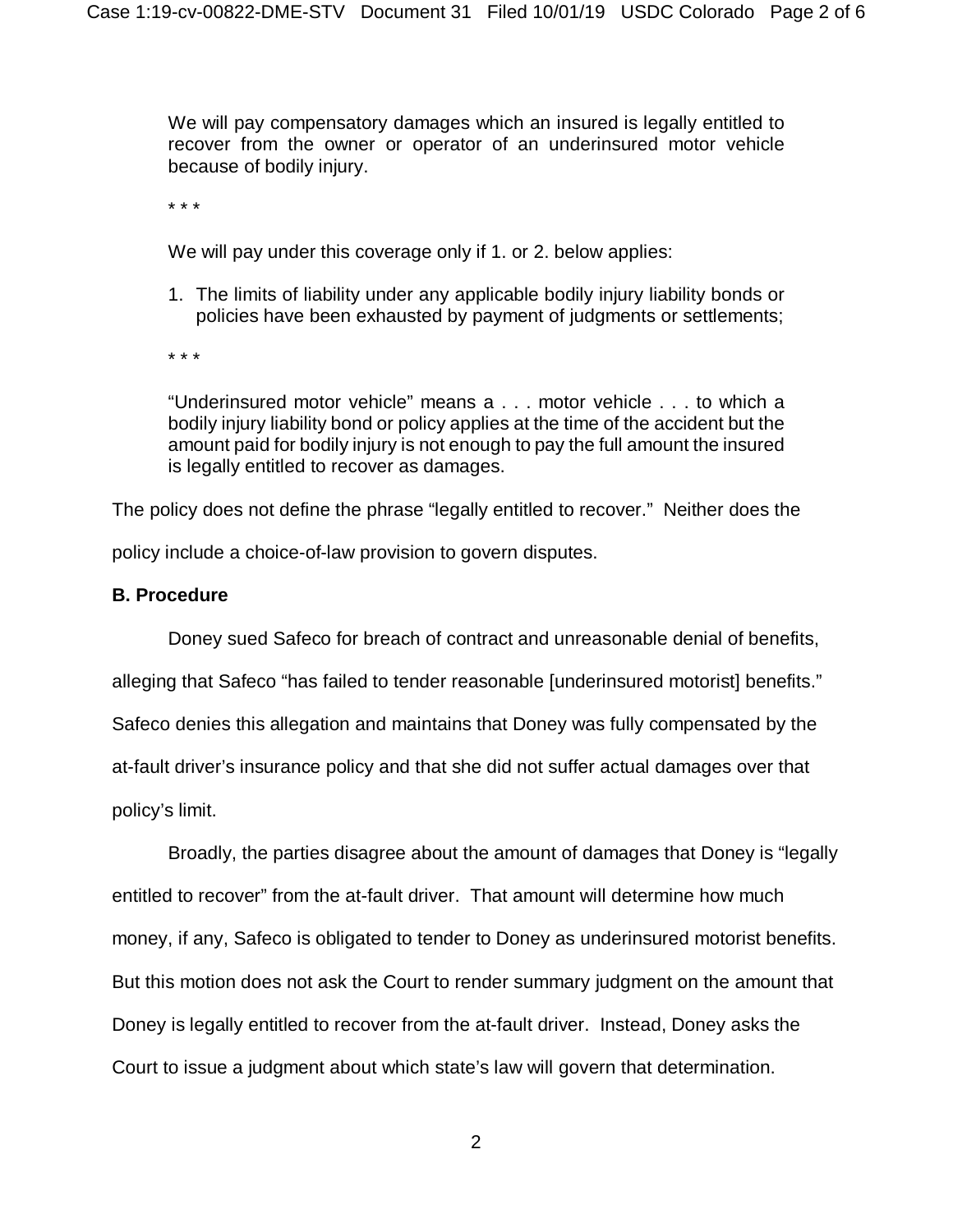The parties disagree about the answer to that question. Doney argues that Colorado law should determine damages because the accident occurred in Colorado. Safeco argues that Missouri law should govern damages because the policy was issued in Missouri.

Doney presents the question as one of contract interpretation—i.e., what is the plain and ordinary meaning of the phrase "legally entitled to recover from the owner or operator of an underinsured motor vehicle" under the policy? Safeco presents the question as one of choice of law—i.e., which state has the most significant relationship to Doney's contractual claim for underinsured motorist benefits.

The Court agrees with Doney—this is a question of contract interpretation. And, under the plain meaning of the policy, Colorado law governs the amount of damages that Doney is "legally entitled to recover" from the at-fault driver.

#### **II. Discussion**

Federal Rule of Civil Procedure 56 permits a party to move for summary judgment on either an entire claim or defense or a part of a claim or defense. Fed. R. Civ. P. 56(a). Summary judgment is appropriate when "there is no genuine dispute as to any material fact and the movant is entitled to judgment as a matter of law." Id. The parties do not dispute the material facts. Rather, the parties dispute the interpretation of a contract. "[O]rdinarily, the construction of a contract is a question of law for the court." Caven v. Am. Fed. Sav. & Loan Ass'n, 837 F.2d 427, 430 (10th Cir. 1988).

A federal court sitting in diversity applies the choice-of-law rules of the forum state. Kipling v. State Farm Mut. Auto. Ins. Co., 774 F.3d 1306, 1310 (10th Cir. 2014). Colorado has adopted the Restatement (Second) of Conflict of Laws for contract

3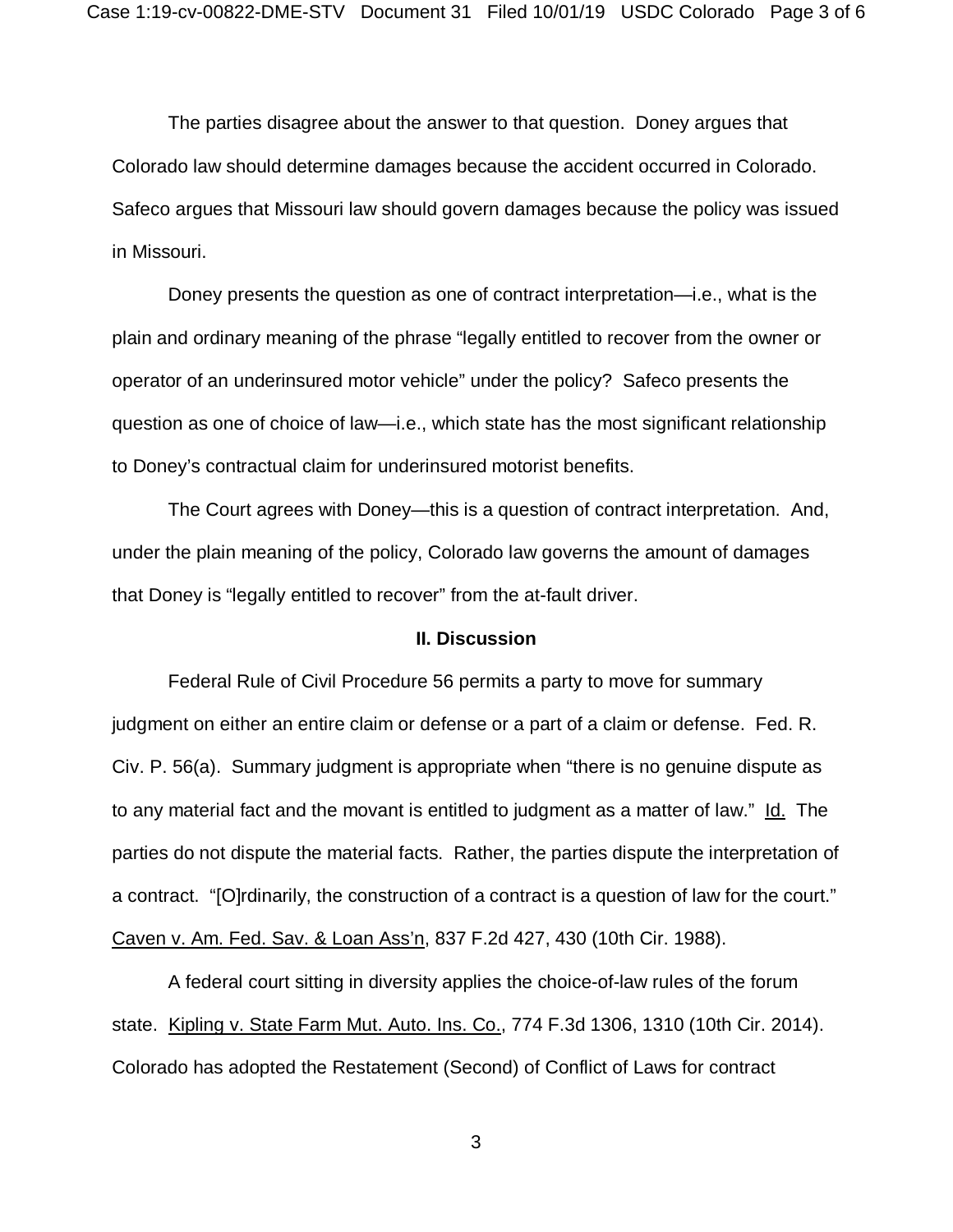actions. Id. (citing Wood Bros. Homes, Inc. v. Walker Adjustment Bureau, 601 P.2d 1369, 1372 (Colo. 1979)). When a contract does not include a choice-of-law provision, the Second Restatement instructs courts to identify the state with the most significant relationship to the transaction and the parties. Id. (citing Restatement (Second) of Conflict of Laws § 188 (1971)).

Courts identify that state by considering the place of contracting, place of negotiation, place of performance, location of the subject matter, and residence or place of incorporation of the parties. Id. Here, the policy was negotiated and issued in Missouri; Doney is a Missouri resident and primarily drives in Missouri; and performance under the policy occurred in Missouri. Based on those factors, the Court concludes, as do the parties, that Missouri law governs the interpretation of the policy.[1](#page-3-0)

However, under Missouri law, insurance policies are contracts and the ordinary rules of contract construction apply. Blair ex rel. Snider v. Perry Cty. Mut. Ins. Co., 118 S.W.3d 605, 606 (Mo. 2003) (en banc). Missouri courts give an insurance policy its plain meaning. Allen v. Cont'l W. Ins. Co., 436 S.W.3d 548, 554 (Mo. 2014) (en banc). If language in the policy is "reasonably open to different constructions," that language is considered ambiguous and courts will resolve the ambiguity in favor of the insured. Id. But if the language is unambiguous, Missouri courts "do not resort to canons of construction." Id.

 $\overline{a}$ 

<span id="page-3-0"></span><sup>1</sup> The Court is not aware of any case within the Tenth Circuit that has squarely addressed this issue. But other courts have applied this reasoning. For example, in Stern v. AAA Mid-Atlantic Insurance Co., 147 F. Supp. 3d 341 (E.D. Pa. 2015), the court concluded that the interpretation of an identical phrase was a matter of contract interpretation rather than a choice-of-law question.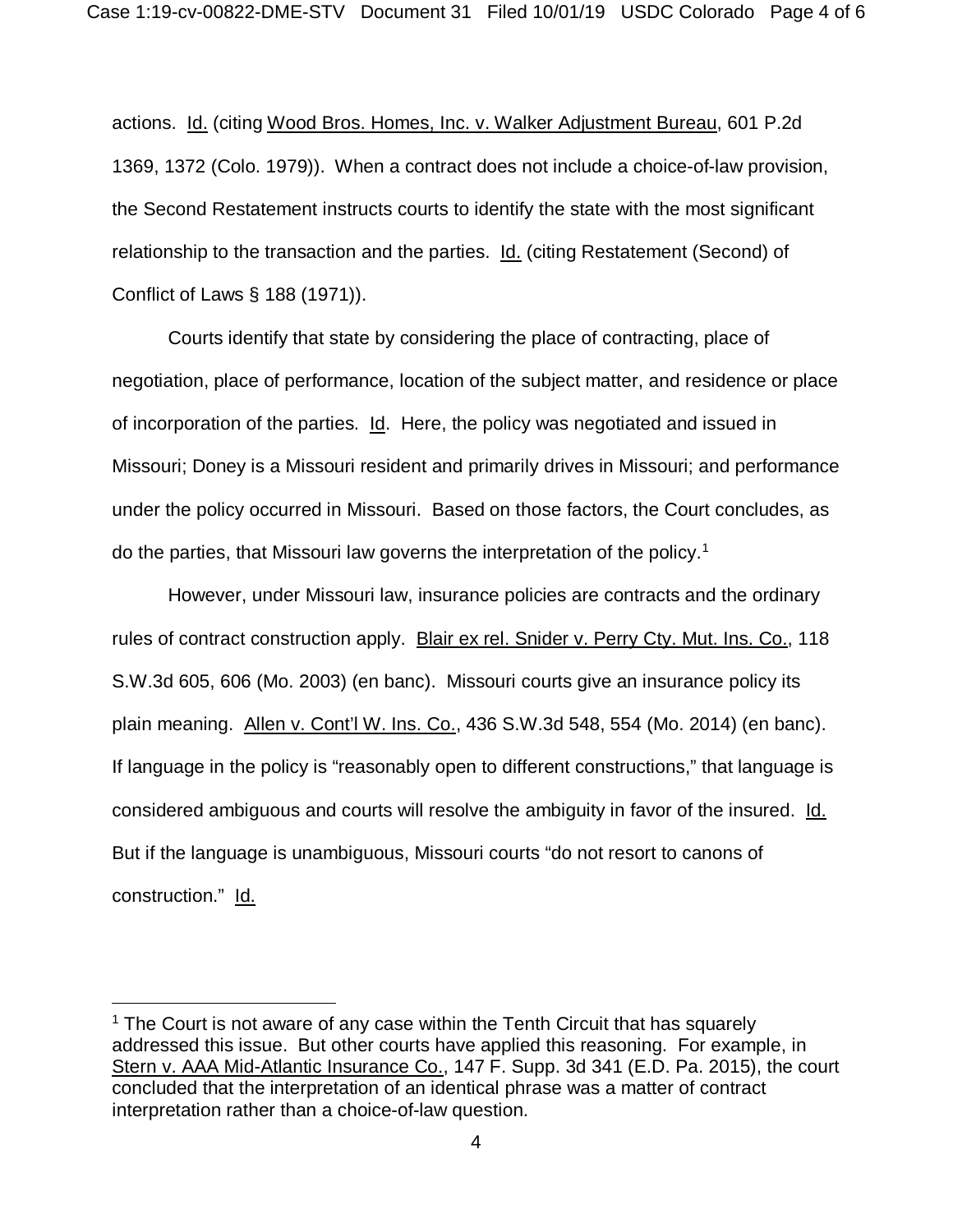Here, the Court concludes that the language in the Safeco policy is unambiguous. The policy states that Safeco will "pay compensatory damages which an insured is legally entitled to recover from the owner or operator of an underinsured motor vehicle because of bodily injury." The Missouri Supreme Court has noted that the purpose of uninsured motorist coverage "is to take the place of the liability coverage the insured would have received had he or she been involved in an accident with an insured motorist." Floyd-Tunnell v. Shelter Mut. Ins. Co., 439 S.W.3d 215, 220 (Mo. 2014) (en banc). That principle extends to underinsured motorist coverage too. The purpose of underinsured motorist coverage is to take the place of liability coverage the insured would have received if she had been involved in an accident with an adequately insured motorist. In that sense, the insurer steps into the shoes of the at-fault driver, and the insurer's contractual liability derives from the at-fault driver's tort liability. $2$ 

Because the accident occurred in Colorado, Colorado law will govern the at-fault driver's tort liability. Thus, the determination of damages under Colorado law will govern Safeco's contractual liability. To apply Missouri law instead would be to manufacture a fictional Missouri accident. That would run contrary to the plain language of the policy. The policy states that Safeco will pay damages that Doney "is legally

 $\overline{a}$ 

<span id="page-4-0"></span> $2$  Doney identifies several courts that have reached the same conclusion. See, e.g., Stern, 147 F. Supp. 3d at 345 ("[T]he terms of the Policy defining UIM liability are clear and unambiguous; Plaintiffs' right to UIM recovery is derivative of the liability of the owner or operator of the underinsured motor vehicle . . . ."); Willet ex rel. Willet v. Allstate Ins. Co., 359 F. App'x 349, 351 (3d Cir. 2009) (unpublished) ("[The insurer's] contractual liability, as established by the provisions of its policy, is derivative of [the atfault driver's] tort liability."); State Farm Mut. Auto. Ins. Co. v. Krewson, 764 F. Supp. 1012, 1014 (E.D. Pa. 1991) ("The purpose of uninsured/underinsured coverage is to enable the insured to recover under his policy of insurance for damages for which the negligent motorist is legally liable.").